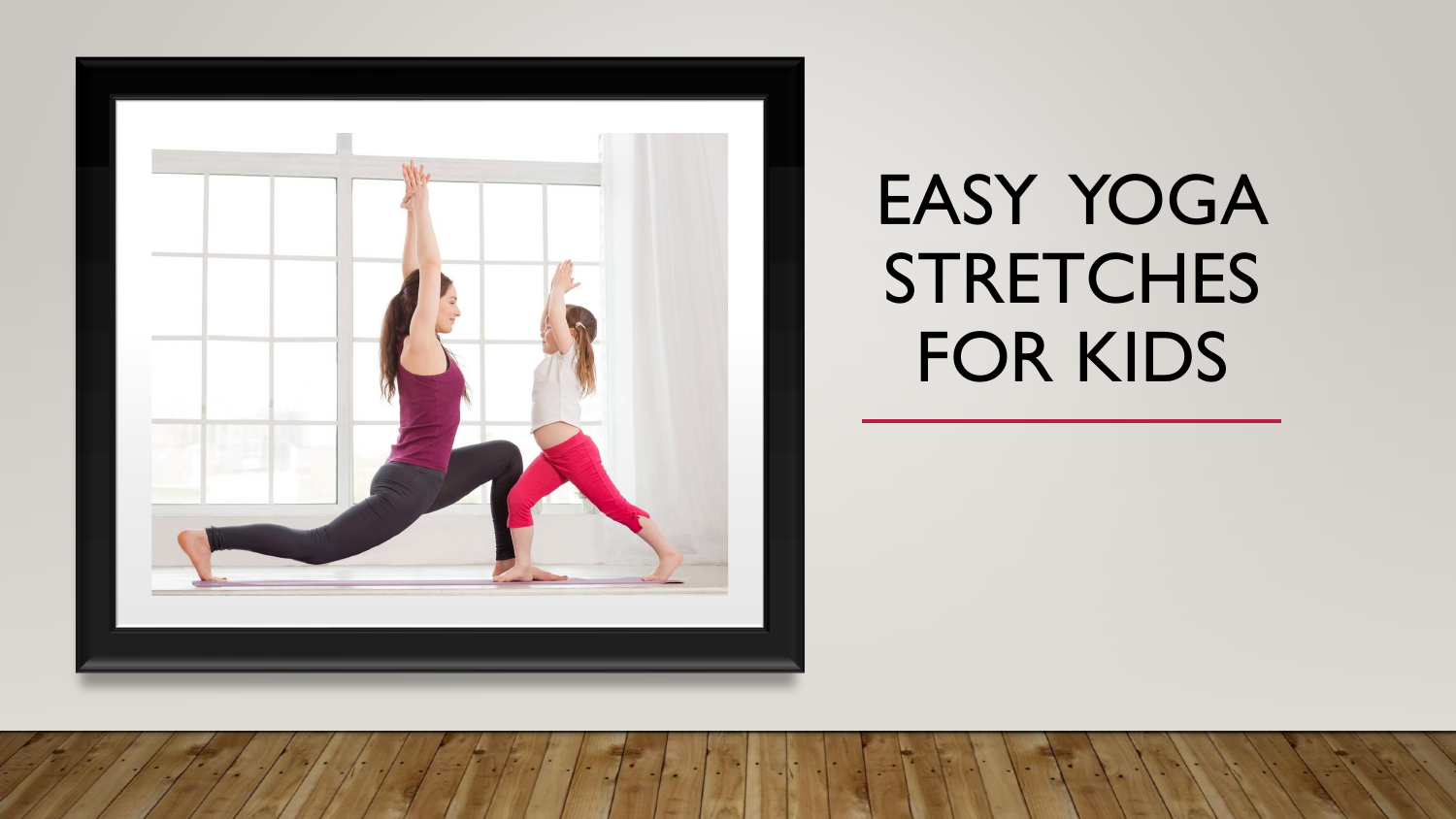### **GETTING** STARTED

There are many different yoga videos and instructions for beginners to try online. My son was interested in learning some yoga stretches as a different way to relax and balance his wellbeing, but also to improve the strength in his muscles. So we started researching and learning about Yoga.

After lots of watching different videos and trying out various poses, my son settled for a short 10 minute workout that focuses on basic yoga poses.

This 10 minute Yoga Workout has been based on an article written by Katy Bryan-Beachler <http://wifewine.com/10-minute-yoga-routine-for-kids/2/>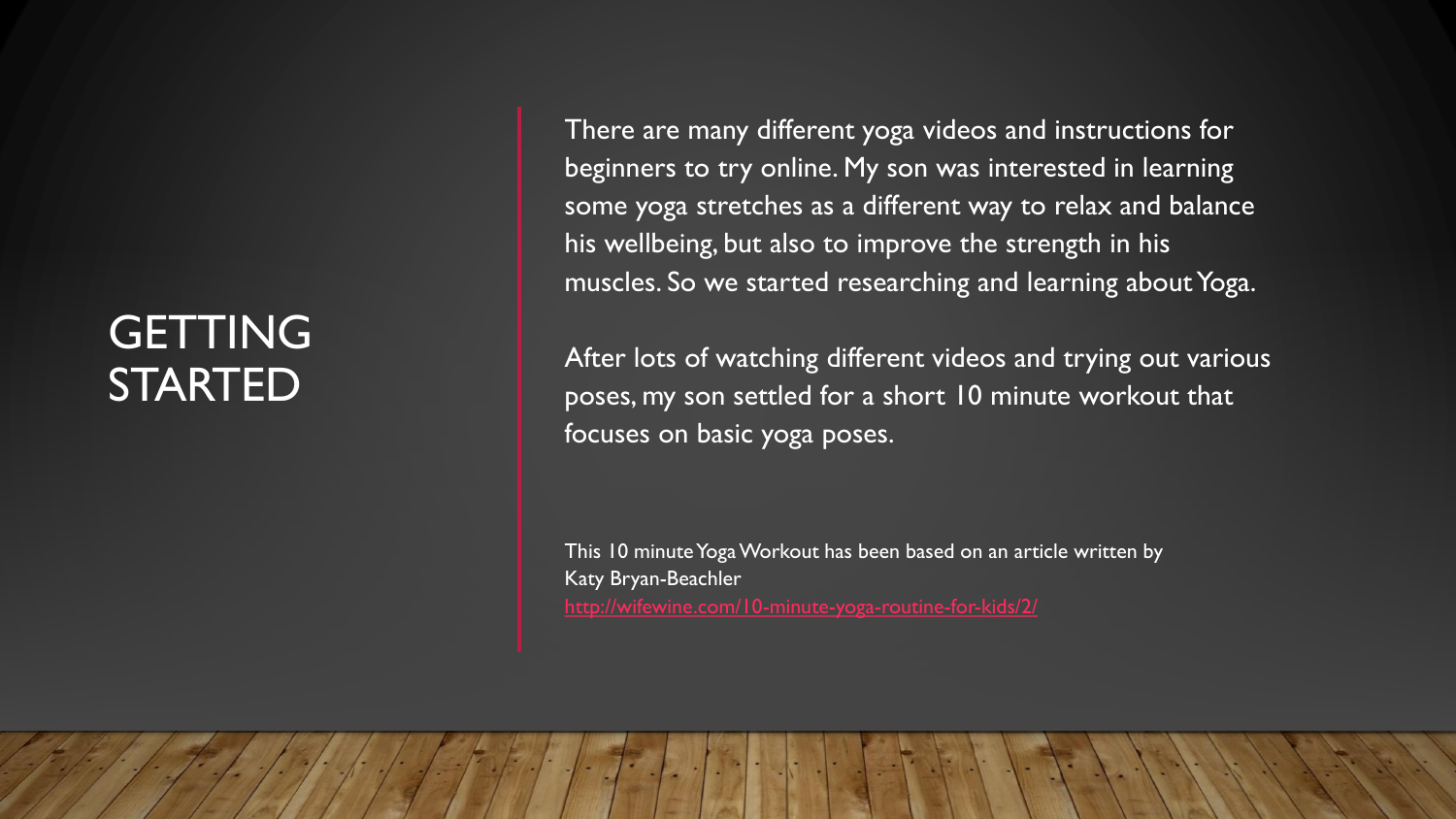*"Yoga is an ancient form of exercise that focuses on strength, flexibility and breathing to boost physical and mental wellbeing. The main components of yoga are postures (a series of movements designed to increase strength and flexibility) and breathing".* <https://www.nhs.uk/live-well/exercise/guide-to-yoga/>



Almost anyone can do it regardless of age and fitness level

### WHAT DID WE LEARN ABOUT YOGA



Yoga is great for children as it builds their flexibility, coordination and body awareness



It improves your balance, strength, posture and wellbeing



You can learn at home as a beginner (although classes are recommended as you progress)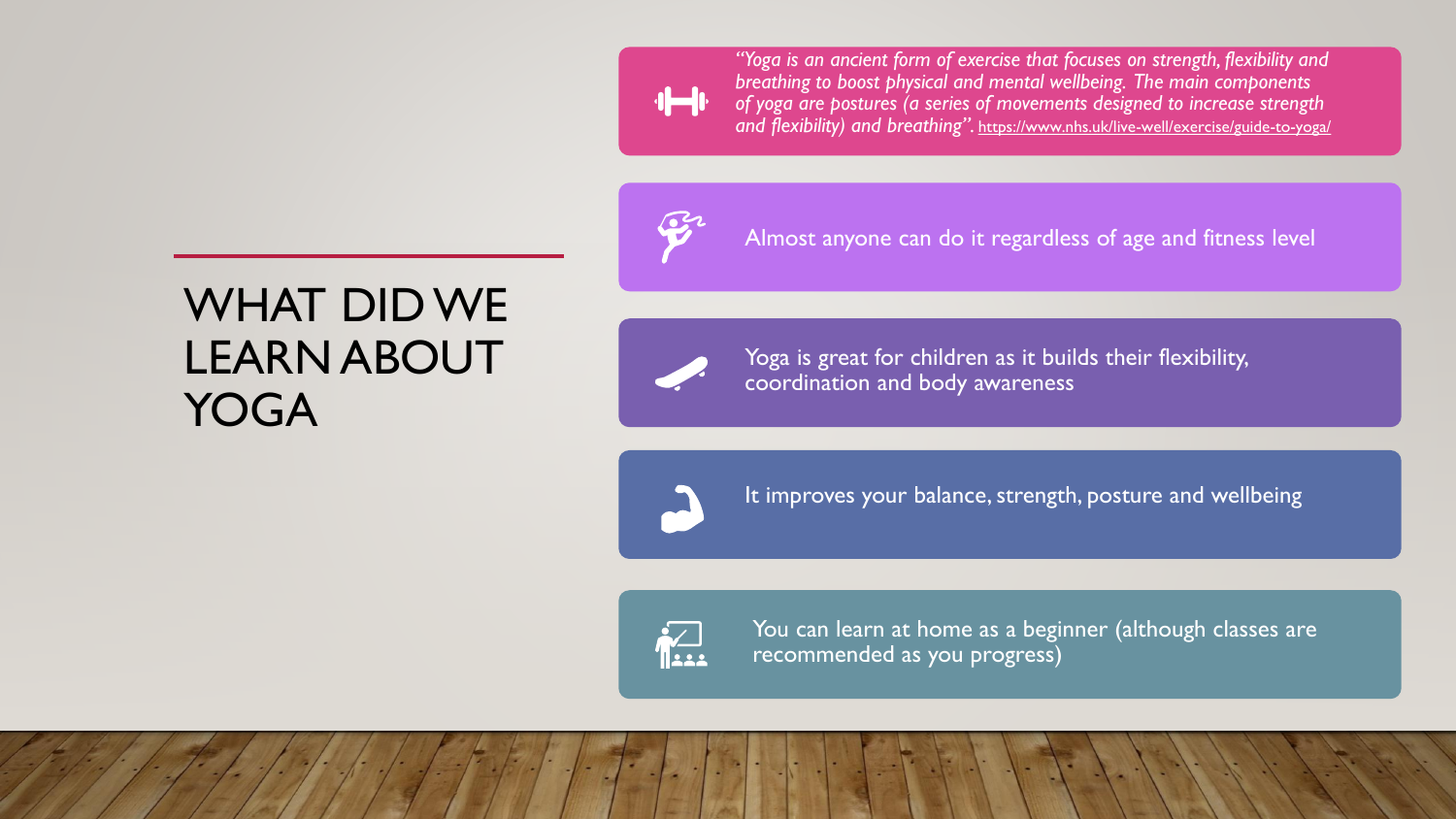#### SAFETY AND COMFORT

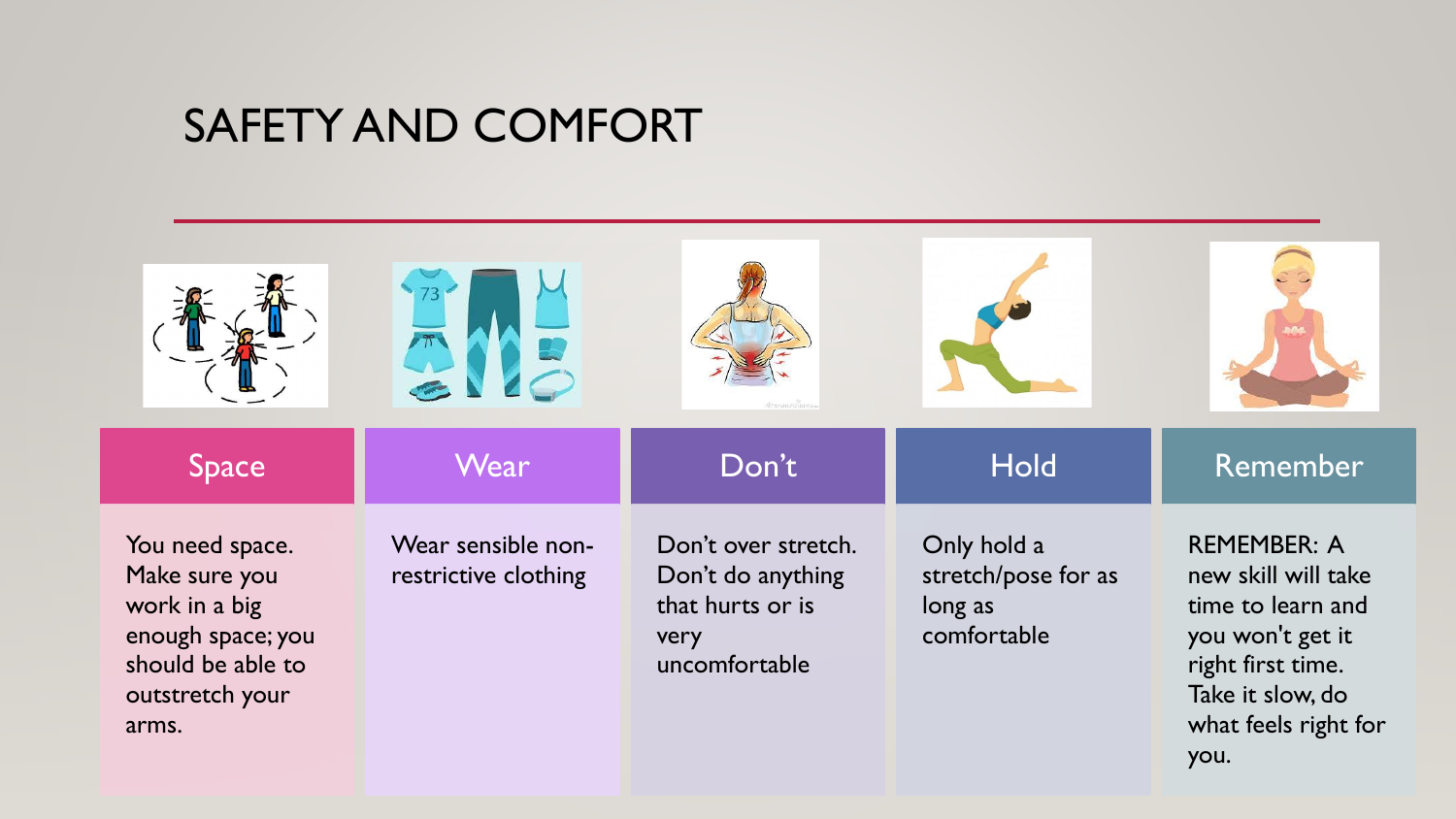

# LET'S BEGIN

- Each pose should be held for 30 seconds or for as long as comfortable
- Leave an equal break between each stretch/pose
- Routine should be approx. 10 mins long, unless you decide to hold your stretches/poses for longer
- Breath in deeply as you take up a stretch/pose and fully breath out as you hold each stretch/pose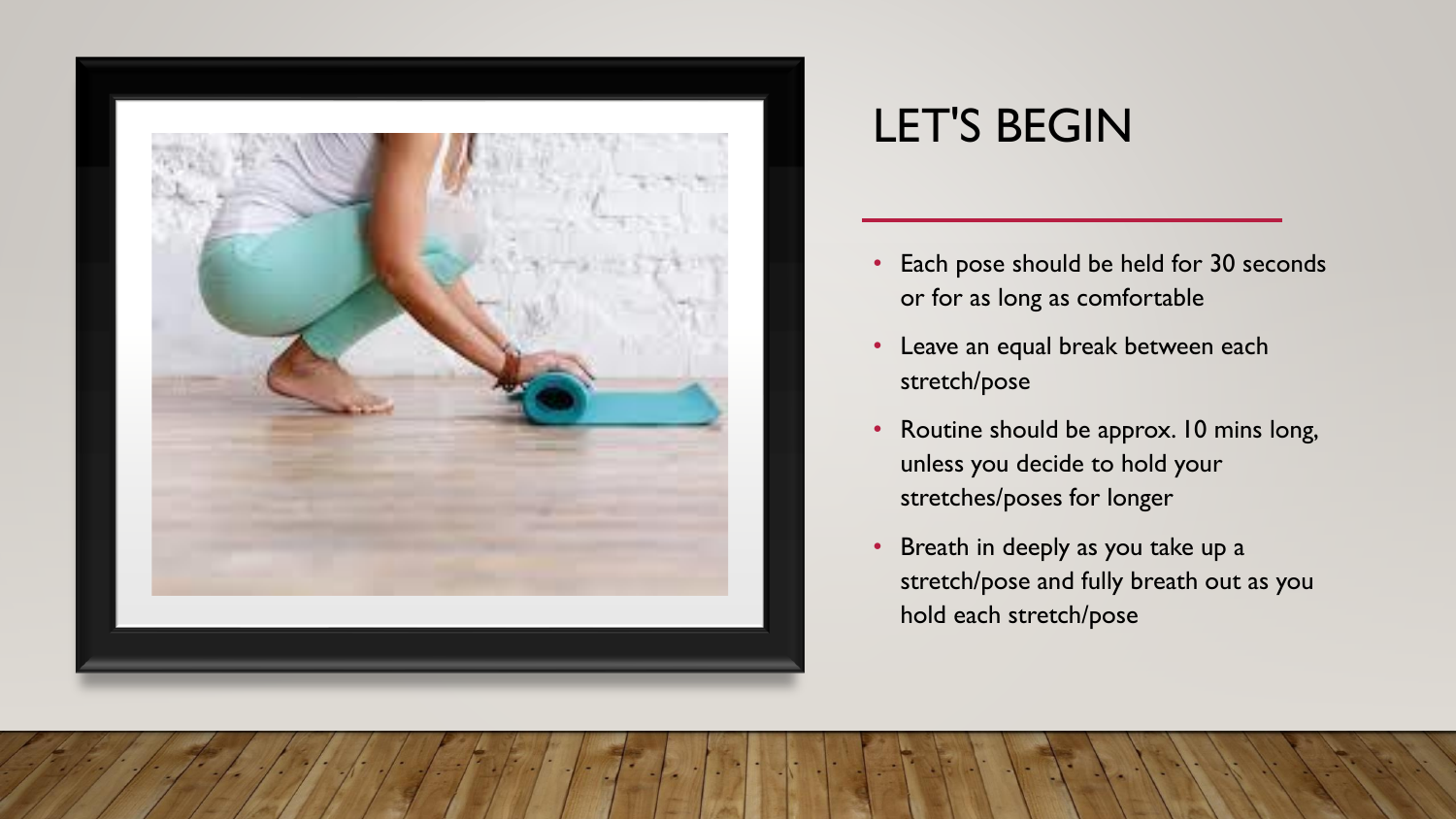#### STEP 1: DOWNWARD FACING DOG

• Place your hands and feet shoulder width apart. Make a triangle shape with your body.

• This will stretch the back of your legs, and strengthen shoulders, arms and wrists.



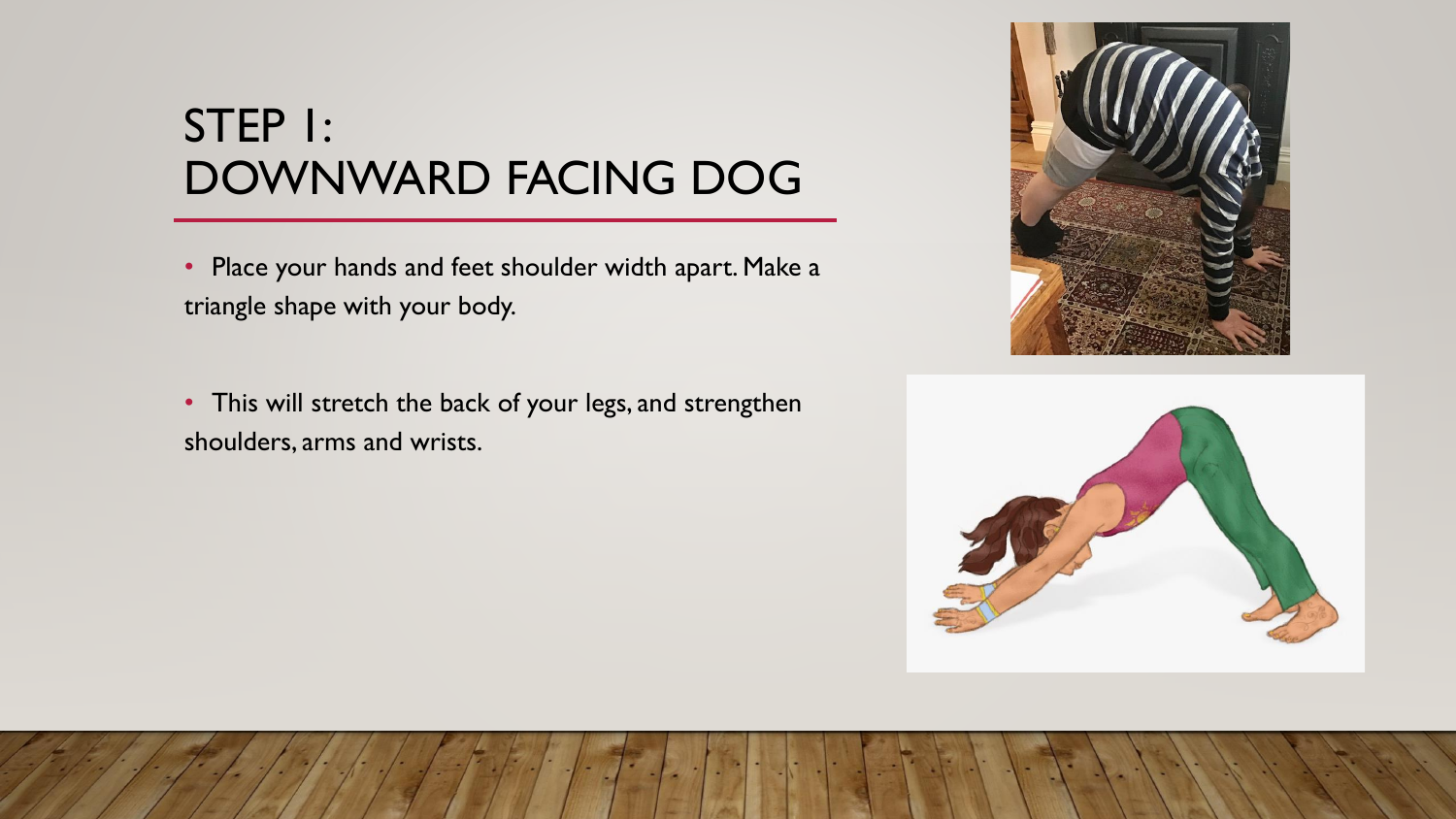

# STEP 2: CAT AND COW

- Start out on your hands and knees, then breathe out, arch your back up like a cat, and hold for 30 seconds.
- Then reverse, breathe in lift your head up and stick your tummy out towards the floor.
- This stretch/pose is great for stretching the back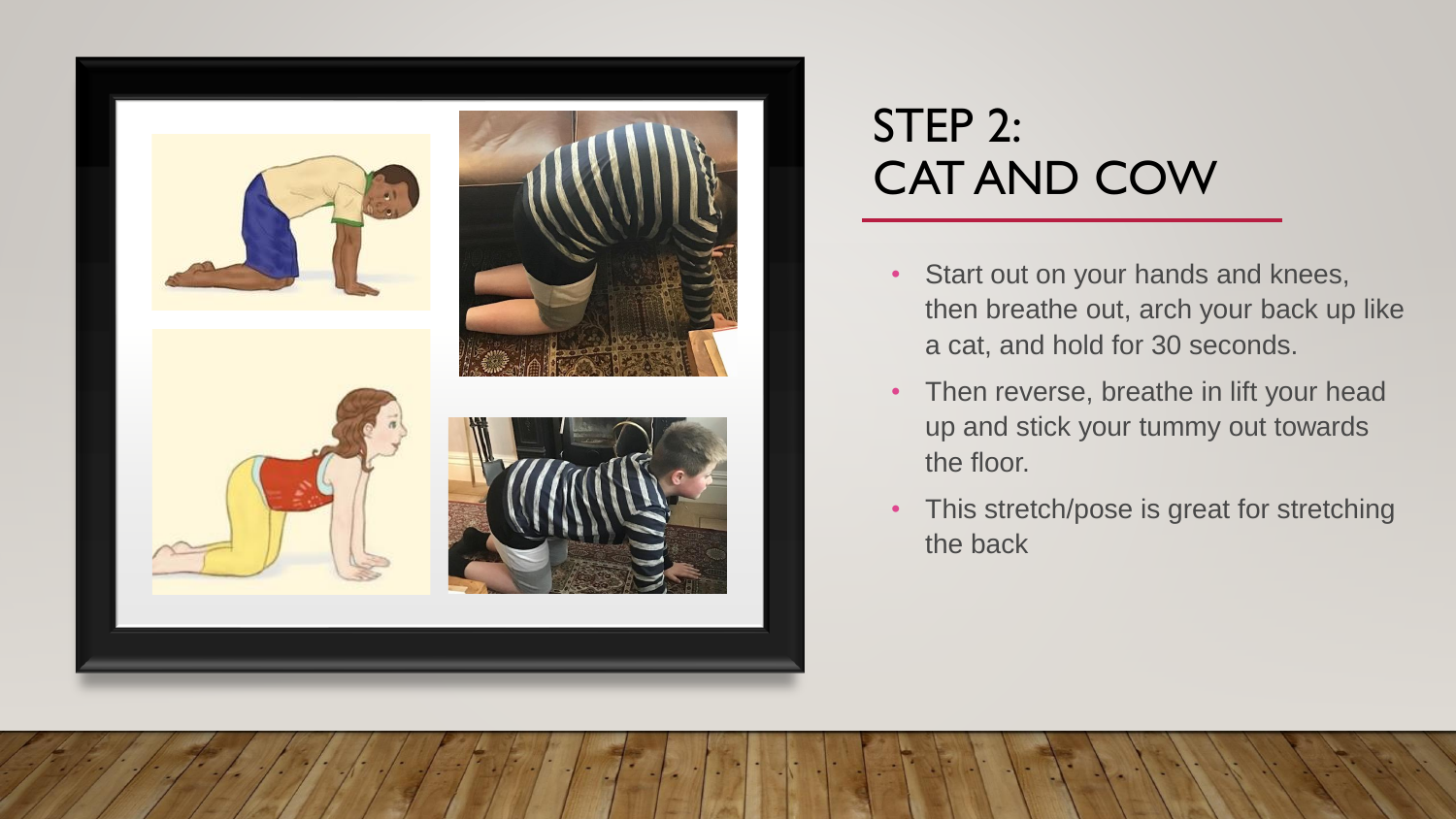# STEP 3: CRESCENT LUNGE

- Point your feet forward and bend front leg. Straighten your back leg as far as possible and go up on your toes.
- Raise your arms and hands to the ceiling.
- Hold and then switch legs and do it again
- Stretches entire front part of the body and strengthens legs and improved balance.

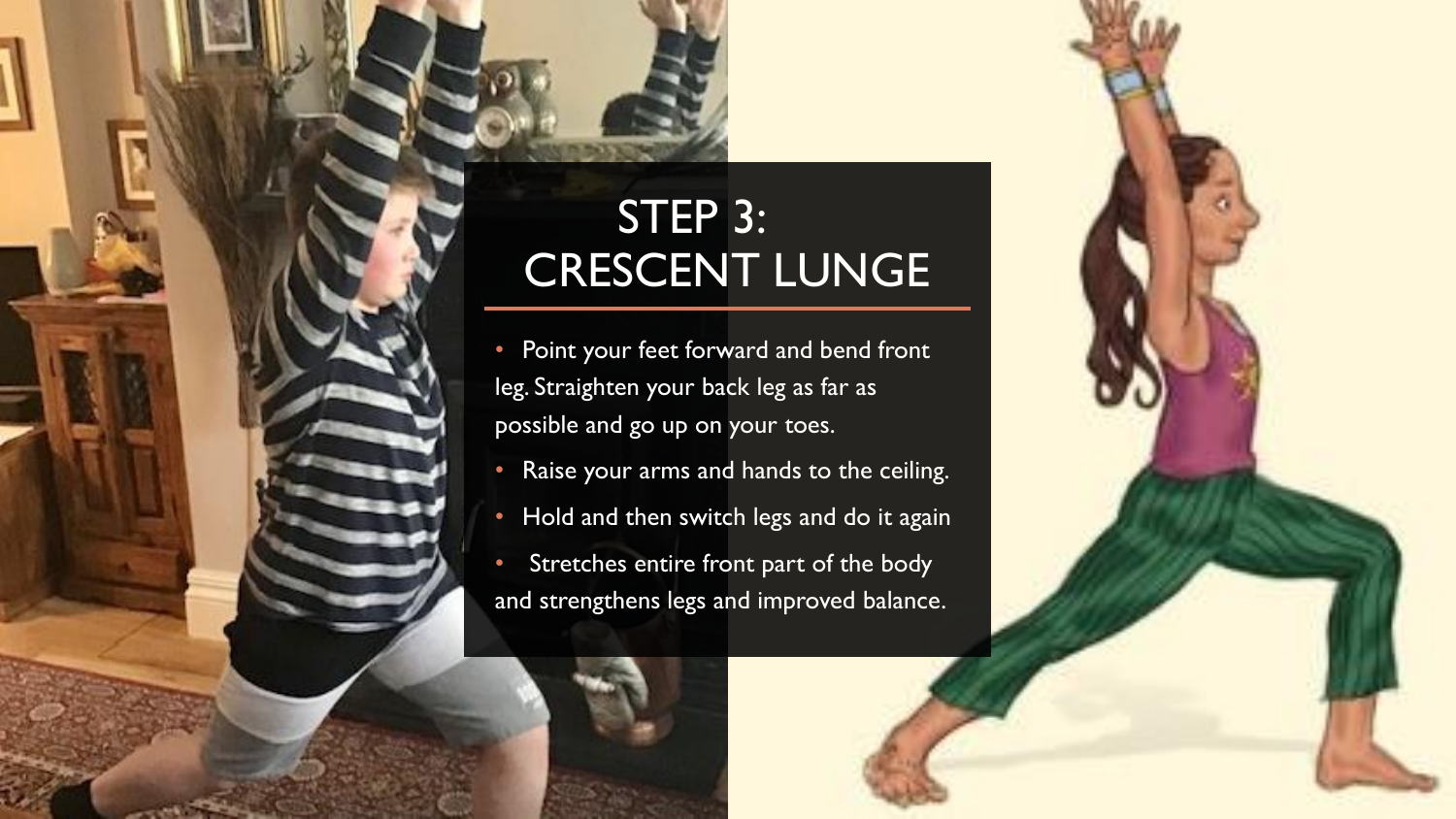



# STEP 4: TREE POSE

- Standing on one leg, bend your other leg and place your foot against the inside of your thigh. Put hands together and raise your arms. Then switch legs and repeat.
- You will learn how to be calm, patient and balance.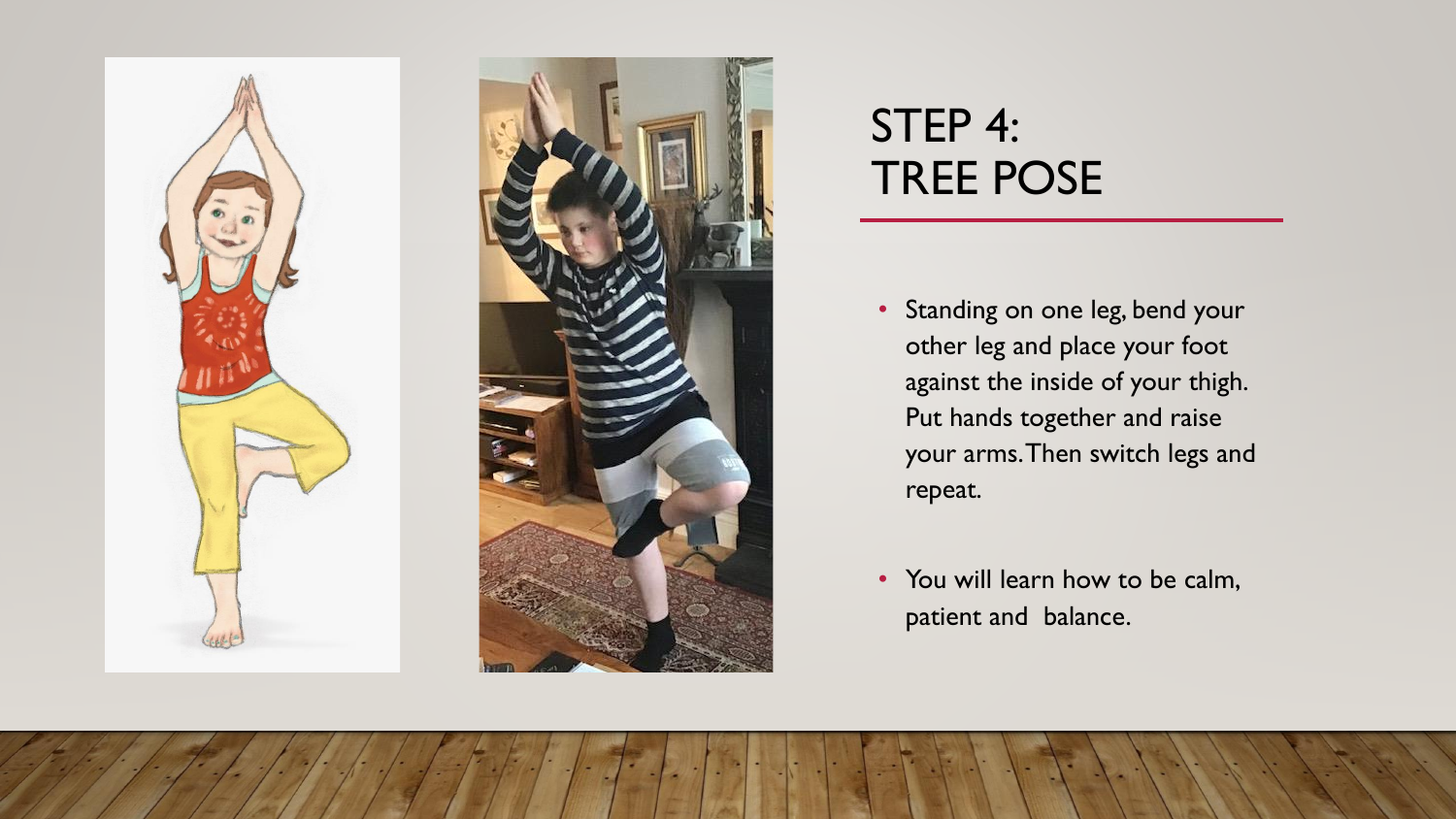

# STEP 5: CHILD POSE

- Sit on your knees with your feet pointed. Lean over and rest your forehead on the ground, leaving your arms resting relaxed beside you
- This is a simply relaxing and calming position